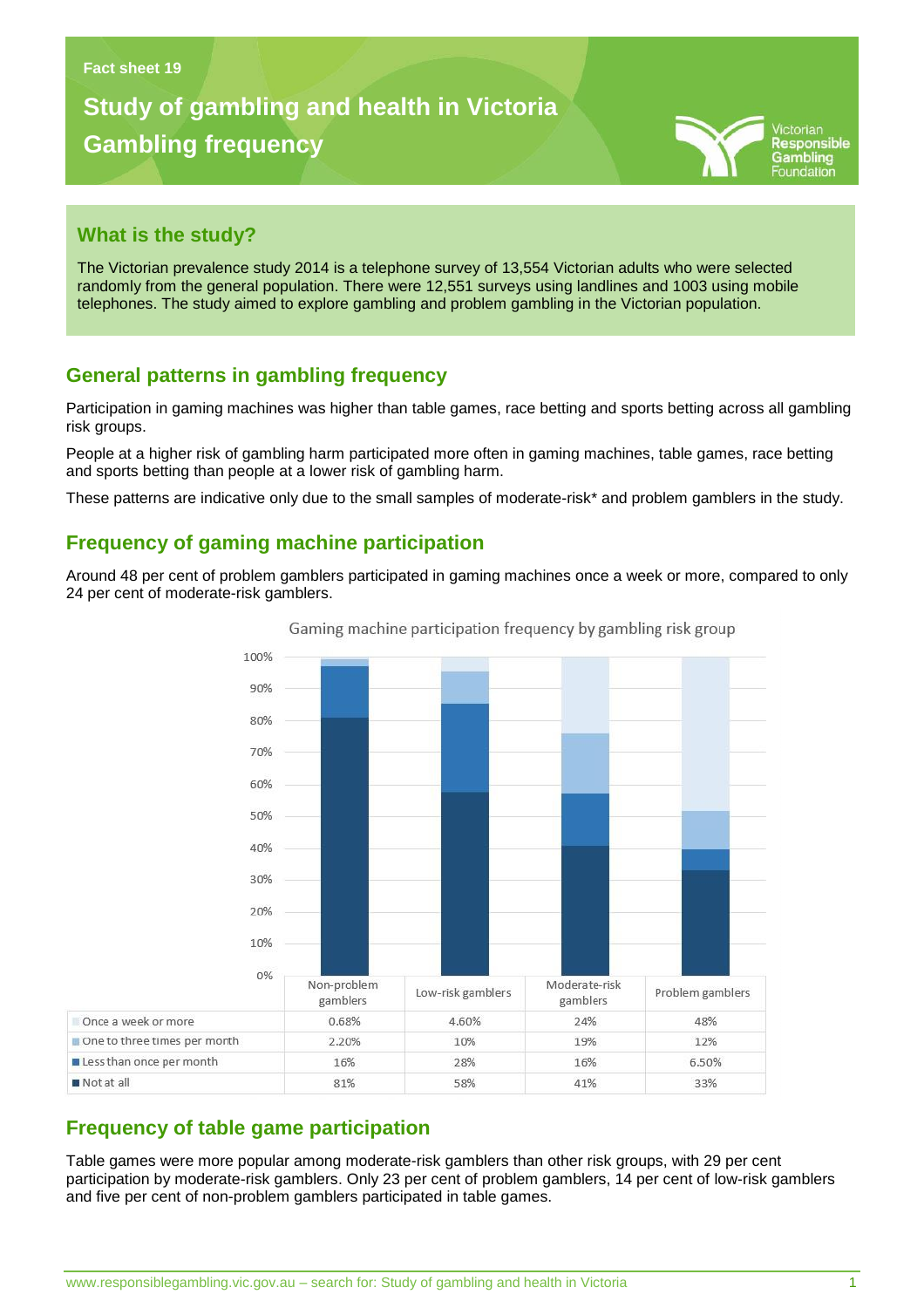## **Study of gambling and health in Victoria Gambling frequency**

**Gambling problems in Victoria**



**Frequency of sports betting participation**

Problem gamblers participated more frequently in sports betting than other risk groups, with 13 per cent betting on sports once a week or more. Around five per cent of moderate risk-gamblers and two per cent of low-risk gamblers reported betting on sports once a week or more.



Sports betting participation frequency by gambling risk group

Not at all

ictorian Responsible Gambling<br>Foundation